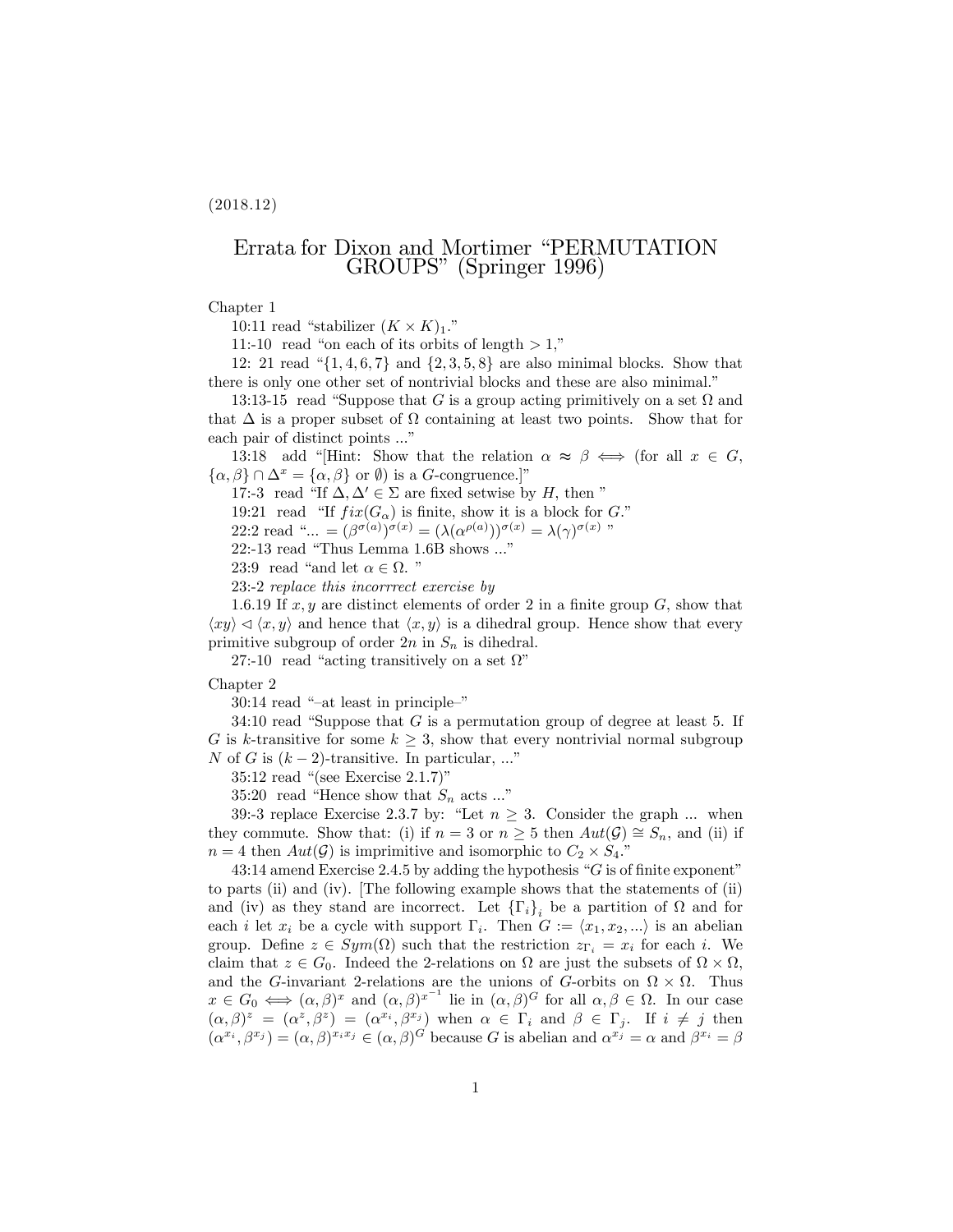by the construction of G. On the other hand, if  $i = j$  then  $(\alpha^{x_i}, \beta^{x_j}) = (\alpha, \beta)^{x_i} \in (\alpha, \beta)^G$ . A similar argument shows that  $(\alpha, \beta)^{z^{-1}} \in (\alpha, \beta)^G$  and so  $z \in G_0$  as claimed. Taking  $\Omega$  infinite and  $|\Gamma_i| = 3^i$   $(i = 1, 2, ...)$  we obtain a group G which contains an element  $z$  of infinite order and satisfies the hypotheses of both (ii) and  $(iv).$ 

46:-9 read "when  $x^{-1} =$ "

48:-5 read " $S_{n^m}$  ( $\cong Sym(\Delta^m)$ ) "

51:12-14 read "a constant function in  $Fun(\Gamma, \Delta)$  whose value lies in  $\Pi$  cannot be mapped under W to a constant function whose value lies in  $\Delta \setminus \Pi$ ; thus W is intransitive. In the case ..."

51:-9 read "Define  $g \in Fun(\Gamma, K)$ "

51:-8 read " $[f(\gamma_0), u) \in K \setminus K_{\delta}$ "

51:-4 read " $(1, x)B(\gamma_0)(1, x)^{-1} = B(\gamma_0^x)$ 

51:-3 read " $B(\gamma) \leq M$  for all  $\gamma \in \Gamma$ "

52.4 read "Show that a primitive group G of degree  $> 1$  is not regular if and only if ..."

53:15 read "and  $G_{\infty 0}$  transitive on the nonzero elements of F."

57:8 read "Put  $G := PGL_d(F)$  and define  $\Delta := ...$  "

57:-18 delete one copy of "points"

58:11 read "Artin  $(1957)$ "

60:7 read " $(1234)$ ,  $(13)$ "

60:14 read " $(12)(34)(56)$ ,  $(153)(246)$ "

60:16 read " $(123)(456)$ ,  $(12)(45)$ ,  $(14)$ 

63:-16 read " $PGL_2(5) \cong S_5$ "

Chapter 3

66:-9 read "the *diagonal* orbit  $\Delta_1 := \{(\alpha, \alpha) | \alpha \in \Omega\}$ ; the other orbitals are called *nondiagonal.*"

68:9 read " $H := \langle t \rangle$ "

70:-18 read "Theorem  $1.5A$ "

70:-16 delete "that  $G$  is finite,"

71:13 read "Then  $|(\Sigma \circ \Lambda)(\alpha)| \leq ...$ "

75:-19 read " $A_3$  is a composition factor"

77:25 read "Theorem 3.3D"

78:-7 and -5 read "then  $y = (\beta \delta \varepsilon) \in N$ "

84:-1 and 85:1,2 replace "2-cycle" by "3-cycle" and " $p \neq 2$ " by " $p \neq 3$ "

93:-8 read " $(a_1 + ... + a_k)^p = a_1^p + ... + a_k^p$ "

96:21 add "for  $p > 2$ ". For elementary abelian 2-groups the situation is more complicated. A wreath product construction enables us to construct a primitive group isomorphic to  $S_{2^k}$  wr  $C_l$  which contains a regular elementary abelian subgroup of order  $2^{kl}$ , and this group is not 2-transitive when  $k, l > 1$ . So a regular elementary abelian subgroup of order  $2^n$  is not a B-group when  $n$  is composite. A theorem of Cai-Heng Li ("The finite primitive permutation") groups containing an abelian regular subgroup", Proc. London Math. Soc. (3) 87 (2003) 725–747) shows that in the remaining cases (*n* is prime) a primitive group which contains a regular elementary abelian subgroup of order  $2^n$  must be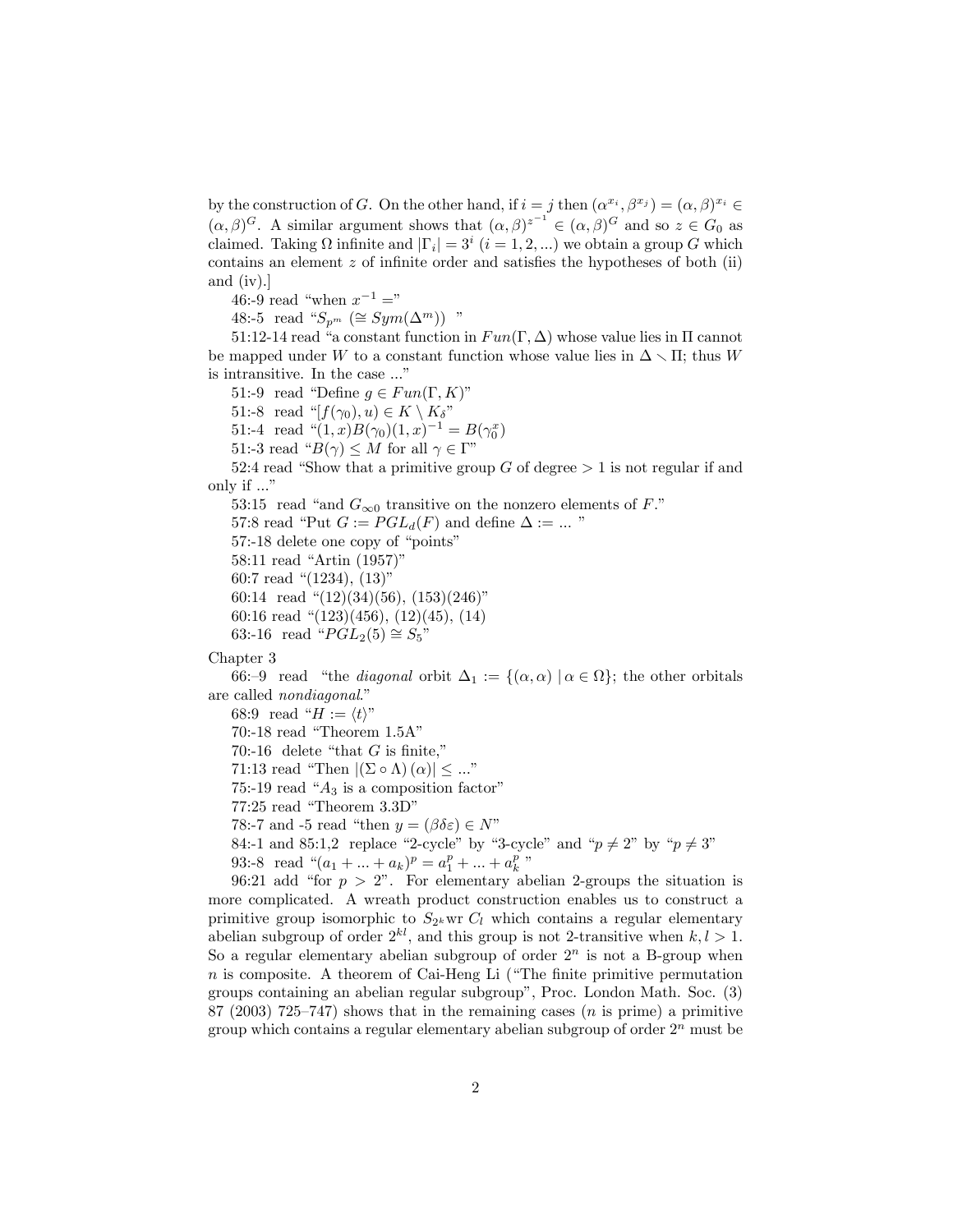a subgroup of  $AGL(n,2)$  (the 2-transitive subgroups of  $AGL(n,2)$  are discussed in Section  $7.7$ ).

102:20 read " $w \in W$ "

Chapter 4

109:-5 read "Show that  $C \cong C_0 w r_{\Sigma} Sym(\Sigma)$  where ..."

110:4 read "each point stabilizer of  $H$  is its own normalizer in  $H$ ,"

113:-2 read "p-group of order  $p^{n}$ "

114:20 read " $K \times C_G(K)$ "

119:-10 read "with a finite nontrivial suborbit whose paired suborbit is also finite, show that "

{David Evans, Suborbits in infinite primitive permutation groups, Bull. London Math. Soc. 33 (2001) 583-590 gives a construction of an infinite primitive permutation group of arbitrary infinite cardinality with a finite nontrivial suborbit whose paired suborbit is infinite.

124:-4 read " $H$  is a transitive normal subgroup"

132:-2 read "for all p and m except  $(p,m) = (2^{b}-1, 2)$  for some integer b or  $(p,m) = (2,6)$ ; see for example ..."

## Chapter 5

163:4 read "5.5.2 Using the fact that  $\lambda(s+1) \ge (2s-4)/3$  ..."

170:1-4 read "5.7.3 Show that  $A_6$  is isomorphic to  $SL_2(9)$  modulo its centre. Hence  $\lambda(6) = 2$ ."

170:5-6 read "5.7.4 Show that there is no field F for which  $SL_2(F)$  contains a finite preimage G of  $A_7$ . (However,  $A_7$  is isomorphic to a section of  $SL_3(25)$ , and so  $\lambda(7) = 3.$ )"

170:13 read "For all  $k \ge 5$ ,  $\lambda(k) \ge (2k-6)/3$ ."

172:8 read "... Since  $k \geq 8$ , we have  $d \geq 3$ "

172:21-22 read "... shows that  $d - 2 \geq \{2(k-3) - 6\}/3$  and hence  $d \geq$  $(2k-6)/3$  as required. ..."

172: after the last line add the following paragraph:

"Note that if  $d=3$  then the Jordan form for x cannot consist of a single block. Indeed, the centralizer of such a block is a group of upper triangular matrices and hence solvable, but we know that  $C_G(x)$  is not solvable."

173:2 delete "(since  $d \geq 4$ )"

## Chapter 6

181:3-5 The off-diagonal entries of  $AA<sup>T</sup>$  should be  $\lambda_2$ . Then read: "The determinant of the  $v \times v$  matrix  $AA^T$  is  $(r + (v - 1)\lambda_2)(r - \lambda_2)^{v-1}$  (see Exercise 6.2.2 below). This determinant is nonzero since  $r > \lambda_2$  by the formulae above and our general assumption that  $k < v$ ."

183:-6 read "and that  $\mu_{ij} = \mu_{i-1,j} - \mu_{i,j+1}$ "

188:18 Yervand Yeghiazarian points out that there is a fourth triple of three quadrangles which covers the 6 triangles with base 00,01, namely  $\{\Xi_3, \Xi_5, \Xi_6\}$ , and there are no others. However, unlike the other three possibilities listed in on page 188, there is no i such that this fourth triple lies in  $S_i$ . This leaves a potential gap in the proof.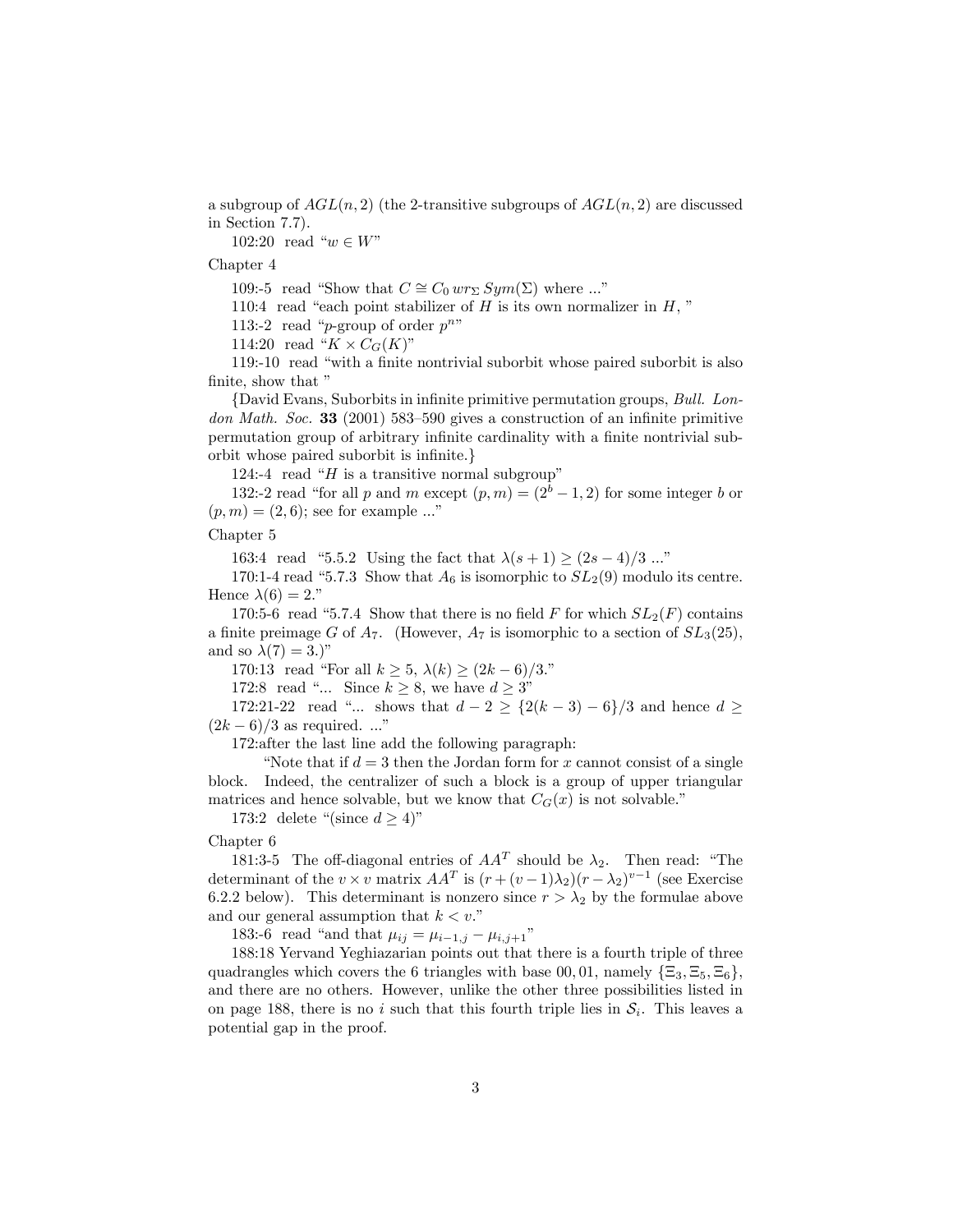Write this triple as:  $(*)$  00 01: 10 21; 11 20; 12 22. We shall show that  $(*)$ cannot be extended to a set S satisfying (6.1) and so we can eliminate (\*) as a possible value of  $S \cap \mathcal{Q}(00,01)$ . Then the rest of the proof on page 188 follows unchanged.

Consider the list of triples of quadrangles which give a covering of the 6 triangles with base 00, 10 (obtained by switching coordinates of each point in the corresponding list for  $(0, 01)$ :

 $(1)$  00 10: 01 11; 21 22; 02 12

- $(2)$  00 10: 01 21; 11 02; 12 22
- $(3)$  00 10: 01 12; 21 11; 02 22
- $(4)$  00 10: 01 12; 11 02; 21 22

Each of the triples  $(1)$ – $(4)$  contains a quadrangle which intersects one of the quadrangles of  $(*)$  in a triangle: for example, for the triples  $(1)$ ,  $(3)$  and  $(4)$  take the triangle 00 01 10, and for the triple  $(2)$  take the triangle 00 12 22. This is contrary to (6.1) so none of these possibilities for  $S \cap \mathcal{Q}(00, 10)$  is consistent with  $S \cap Q(00,01) =$  (\*). Hence the only possibilities for  $S \cap Q(00,01)$  are those three listed on p. 188.

 $207:2$  read "Lemma  $6.8B$ "

Chapter 7

210:-2 read "the stabilizers  $G_{\alpha_1 \alpha_2...\alpha_k}$  of k points"

- 217:10 read "Theorem 7.2C shows"
- 217:13 read "finite Frobenius"

239: Table 7.1 for each of the seven groups the generator  $a$  should read  $0 -1$ 

 $\overline{m}$ 

 $\mathbf{1}$  $\overline{0}$ 

244:-18 read "If  $n > 8$ , show"

245:-18 read "that 
$$
|Sp_{2m}(F)| = q^{m^2} \prod_{i=1} (q^{2i} - 1)
$$
 [see Taylor (1992)]."

246:17 read "
$$
t_a = t_a^{-1}
$$
, and that"

248:-14 read " $G = Sp_4(2) \cong S_6$  and  $H = G$ ."

- 251:19 read " $\sigma^2$  is the Frobenius automorphism  $\xi \mapsto \xi^{3n}$
- 251:24 read " $\lambda_3 = \eta_1 \eta_3^{\sigma} \eta_1^{\sigma+1} \eta_2^{\sigma} + \eta_1^{\sigma+3} \eta_2 +$ "

251:-3 read " $(\eta_1, \eta_2, \eta_3, \lambda_1, \lambda_2, \lambda_3) \leftrightarrow (\lambda_2/\lambda_3, \lambda_1/\lambda_3, \eta_3/\lambda_3, \eta_2/\lambda_3, \eta_1/\lambda_3, 1/\lambda_3)$ {The permutation representation of  $R(q)$  on p. 251 can be deduced, for

example, from [KLM] G. Kemper, F. Luebeck and K. Magaard, "Matrix generators for the Ree groups  ${}^2G_2(q)$ ", *Comm. Algebra* 29 (2001) 407-413 where the authors give explicit  $7 \times 7$  matrices over  $GF(q)$  generating  $R(q)$ . The 2transitive permutation action of degree  $q^3 + 1$  comes from right multiplication by  $R(q)$  on the set of right cosets of the subgroup H consisting of all lower traingular matrices. If we define  $Q$  as the Sylow 3-subgroup consisting of the matrices  $x_S(t, u, v)$  in [KLM], and use w to denote the involution denoted by *n* in [KLM], then  $Q \cup \{w\}$  is a set of coset representatives of H. Using the parametrization  $(\eta_1, \eta_2, \eta_3) = (t^{\theta}, -u^{\theta}, v^{\theta} - u^{\theta} \overline{t^{\theta}})$  for the coset with representative  $x_S(t, u, v)$ , and  $\infty$  for Hw, we obtain the permutation representation on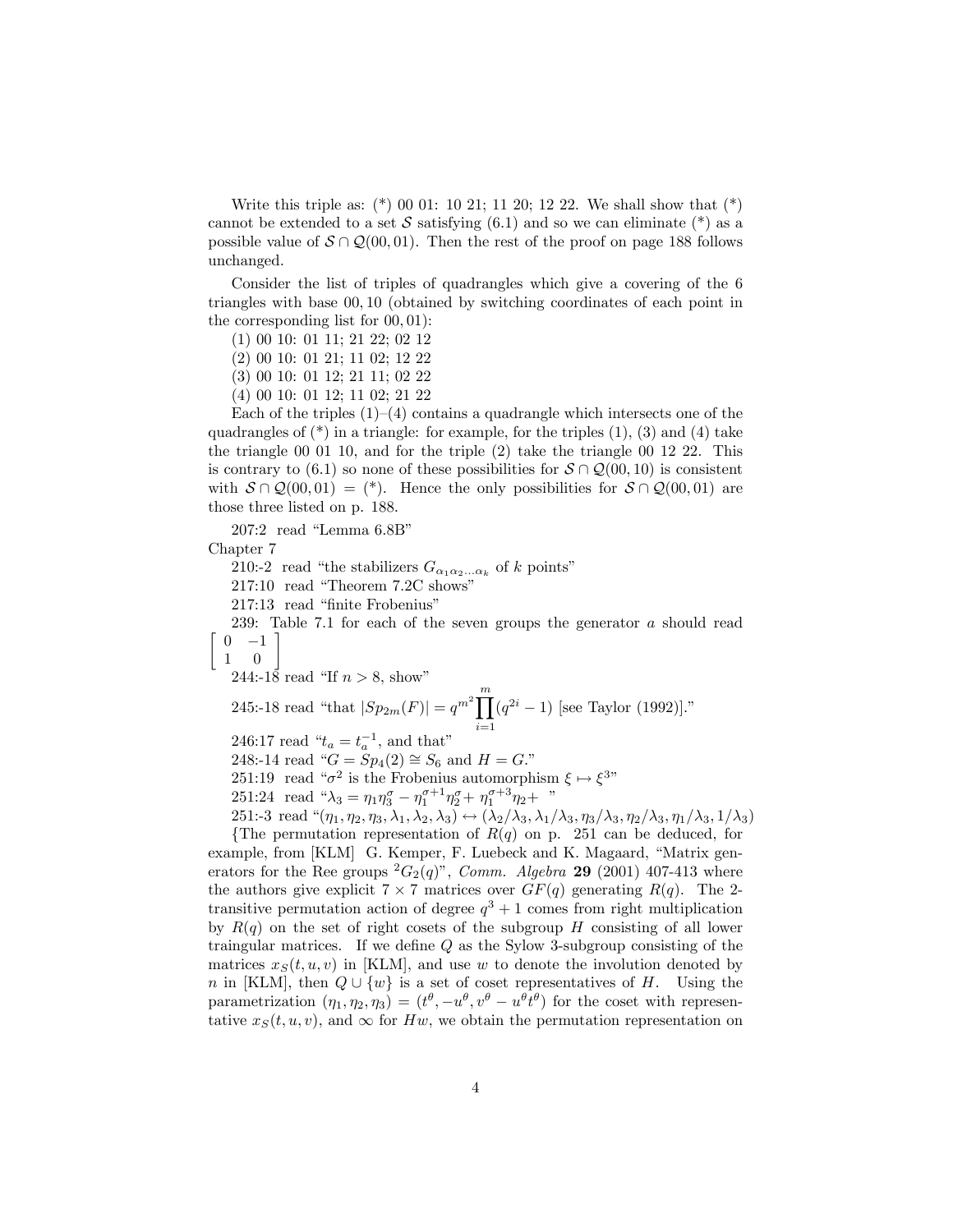page 251 with  $f_1 = \lambda_1$ ,  $f_2 = \lambda_2$  and  $f_3 = \lambda_3$ .). Note that  $\theta$  in [KLM] is the reciprocal of our  $\sigma$ .}

Chapter 8

read "has order  $|\Omega|$  for  $\mathbf{c} = \aleph_0$  and order at most  $|\Omega|^{\mathbf{c}}$  for  $\aleph_0$  < 256:15  $\mathbf{c} \leq |\Omega|$ ."

262:12 read "Theorem 3.3C shows"

263: replace the second paragraph by:

Let  $G \leq FSym(\Omega)$  be residually finite. We have to show that every orbit of G is finite. Suppose the contrary and let  $\Sigma$  be the union of the infinite G-orbits. Put  $K := G_{(\Omega \setminus \Sigma)}$ .

First note that if  $H \leq G$  has finite index in G, then  $\Sigma$  is a union of infinite *H*-orbits. Indeed, if  $\gamma \in \Sigma$ , then  $|\gamma^H| = |H : H_{\gamma}| \geq |G : G_{\gamma}| / |G : H|$ .

We next show that  $K$  must be transitive on each infinite  $G$ -orbit  $\Gamma$ . Fix  $\alpha, \beta \in \Gamma$  with  $\alpha \neq \beta$  and choose  $x \in G$  such that  $\alpha^x = \beta$ ; we must show that  $\alpha^z = \beta$  for some  $z \in K$ . Put  $\Delta := \text{supp}(x) \cap \Sigma$  and  $\Phi := \text{supp}(x) \setminus \Delta$ . Since each point in the finite set  $\Phi$  lies in a finite G-orbit,  $G_{(\Phi)}$  has finite index in G, and so all the  $G_{(\Phi)}$ -orbits in  $\Sigma$  are infinite. Thus Theorem 3.3C shows that there exists  $y \in G_{(\Phi)}$  such that the finite subset  $\Delta \subseteq \Sigma$  satisfies  $\Delta^y \cap \Delta = \emptyset$ . Since the supports of x and y on the invariant subset  $\Omega \setminus \Sigma$ are disjoint,  $z := xyx^{-1}y^{-1}$  leaves all points in  $\Omega \setminus \Sigma$  fixed, and so z lies in K. On the other hand,  $\beta^y \in \Delta^y \subseteq \Sigma \setminus \Delta$  and so  $\beta^y \notin \text{supp}(x)$ . Therefore  $\alpha^{z} = (\beta^{y})^{x^{-1}y^{-1}} = \beta$  as required. This proves the transitivity of K on each infinite  $G$ -orbit.

Finally, note that for each subgroup  $H$  of finite index in  $K$ , Lemma 8.3C(i) shows that  $(K^{\Sigma})' \leq H^{\Sigma}$  and so  $K' \leq H$ . Since K is a subgroup of a residually finite group  $G, K$  is also residually finite, and so the intersection of all subgroups of finite index in K must be 1. Thus  $K' = 1$  and so K is abelian. However, if  $\Gamma$ is an infinite K-orbit, then Lemma 8.3C(ii) applied to  $K^{\Gamma}$  shows that  $Z(K^{\Gamma}) = 1$ . Thus  $K^{\Gamma} = 1$  contradicting the transitivity of K on  $\Gamma$ . This completes the proof.

**Remark 1** This proof is based on P.M. Neumann, "The structure of finitary permutation groups", Archiv Math. 27 (1976) 3-17.

Appendix B *(These corrections are due to Heiko Theissen and Colva Roney-* $Douqal)$ 

In Table B.2 the ranks of the normalizers of the following groups should be corrected:

 $A_9$  (degree 840): rank 9;  $L_2(5^2)$  (degree 325): rank 10;  $L_3(2^2)$ .3 (degree 960): rank 10;  $L_3(2^2)$ .2 (degree 336): rank 6;  $U_3(2^2)$  (degree 208): rank 4 and (degree 416): rank 5;  $S_4(2^2)$ .4 (degree 425): rank 5;  $S_2(2^3)$  (degree 560): rank 7;  $M_{12}$  (degree 495): both of rank 8.

Also the normalizer for  $H = L_2(p^2)$  (degree  $p^2 + 1$  with p prime) should be  $H.2<sup>2</sup>$  and for  $H = S<sub>4</sub>(2<sup>3</sup>)$  (degree 585) should be H.3.